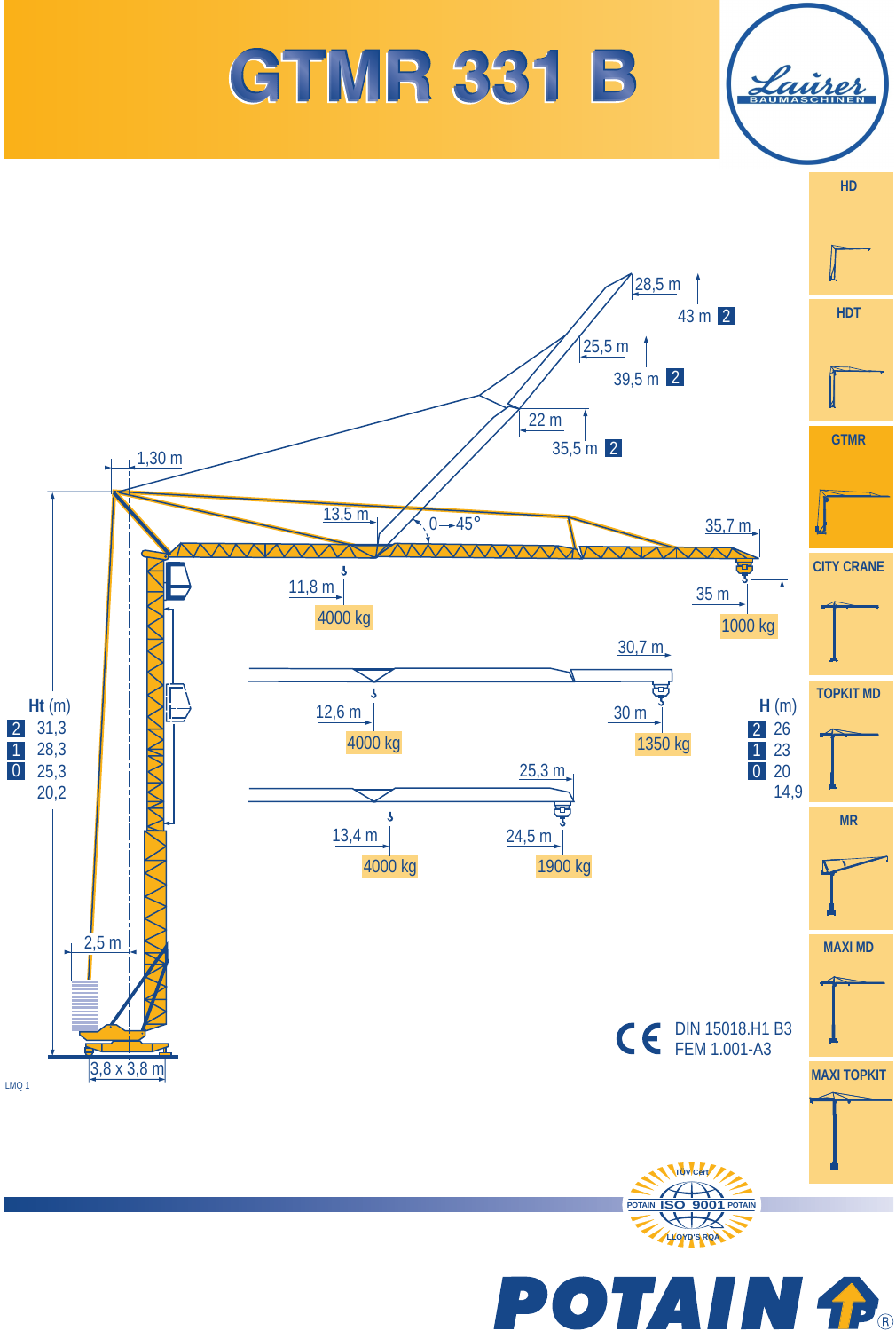



**POTAIN P.** 

## **GTMR 331 B**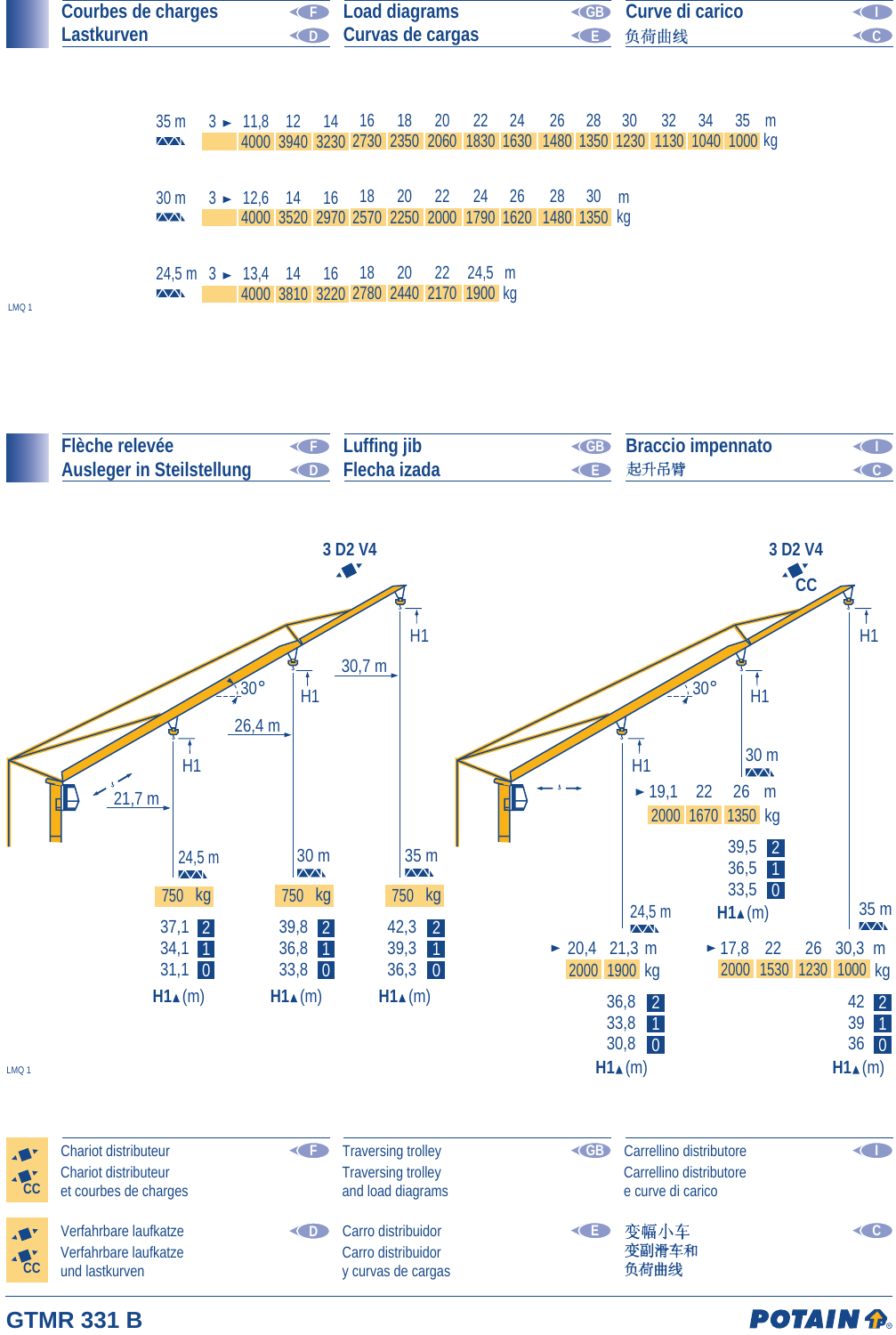|              | <b>Réactions</b>                                                               |              | <b>Reactions</b>                                                         |                                                           | <b>Reazioni</b>                               |                     |
|--------------|--------------------------------------------------------------------------------|--------------|--------------------------------------------------------------------------|-----------------------------------------------------------|-----------------------------------------------|---------------------|
|              | <b>Eckdrücke</b>                                                               | <b>←</b> D   | <b>Reacciones</b>                                                        |                                                           | 反力                                            | $\subset$ $\subset$ |
| LMQ 1        |                                                                                |              | 2,5 m<br>,3 m<br>F <sub>1</sub>                                          | $F1 \bullet 23,51 \bullet 20,51$<br>$\mathbf{r}$<br>13,2t |                                               |                     |
| $\bullet$    | Réactions en service                                                           | $\leftarrow$ | Reactions in service                                                     | <b>EB</b>                                                 | Reazioni in servizio                          |                     |
| П            | Réactions hors service                                                         |              | Reactions out of service                                                 |                                                           | Reazioni fuori servizio                       |                     |
| $\mathbf{A}$ | A vide sans lest ni train de transport                                         |              | Without load, ballast or transport axles,                                |                                                           | A vuoto, senza zavorra ne assali di trasporto |                     |
|              |                                                                                |              |                                                                          |                                                           |                                               |                     |
|              | avec flèche et hauteur maximum                                                 |              | with maximum jib and maximum height.                                     |                                                           | con braccio massimo e altezza massima         |                     |
|              | Reaktionskräfte in Betrieb                                                     | D            | Reacciones en servicio                                                   | Æ.                                                        | 工作状况下的反应                                      | C C I               |
| П            | Reaktionskräfte außer Betrieb                                                  |              | Reacciones fuera de servicio                                             |                                                           | 非工作状况下的反应                                     |                     |
| $\mathbf{A}$ | Ohne Last, Ballast und Transportachse,<br>mit Maximalausleger und Maximalhöhe. |              | Sin carga, sin lastre, ni tren de<br>transporte, flecha y altura máxima. |                                                           | 空载无压重也无运输车<br>有吊臂和最大高度                        |                     |

| <b>Mécanismes</b> | <b>Mechanisms</b> | <b>Meccanismi</b> |  |
|-------------------|-------------------|-------------------|--|
| Antriebe          | <b>Mecanismos</b> | 机构                |  |

|                                |                                 |                     | <b>Albert</b>       | $\sim$              | $\blacktriangleright$ | A.              |              | $\blacktriangleright$ | $ch - PS$<br>hp | kW  |
|--------------------------------|---------------------------------|---------------------|---------------------|---------------------|-----------------------|-----------------|--------------|-----------------------|-----------------|-----|
| ▲                              | <b>15 TDPC 10</b>               | m/min<br><b>kg</b>  | 8<br>2000           | 25<br>2000          | 50<br>1000            | 4<br>4000       | 12,5<br>4000 | 25<br>2000            | 15              | 11  |
| $\blacksquare$                 | 3 D <sub>2</sub> V <sub>4</sub> | m/min               |                     | $22 - 44$           |                       |                 |              |                       |                 | 3   |
| $\bigodot$                     | <b>RCV 22</b>                   | tr/min U/min<br>rpm |                     | $0 \rightarrow 0,8$ |                       |                 |              |                       | 3               | 2,2 |
| <b>+0</b> F                    | <b>TVD 122</b>                  | m/min               | 25                  |                     |                       |                 |              | 2x2                   | $2 \times 1,5$  |     |
| <b>IEC 38</b><br><b>CEI 38</b> |                                 |                     | $\vert$ kVA $\vert$ |                     |                       |                 |              |                       |                 |     |
| 400 V (+6% -10%) 50 Hz         |                                 |                     | 20 kVA              |                     |                       | 84/534 - 87/405 |              |                       |                 |     |

LMQ 1

| $\blacksquare$<br>$\bullet$<br>$\rightarrow$<br>$\bigcap$ | Levage<br><b>Distribution</b><br>Orientation<br>Translation<br>Conforme aux directives CEE 84/534<br>et 87/405 sur le niveau acoustique |     | <b>Hoisting</b><br><b>Trolleying</b><br><b>Slewing</b><br><b>Travelling</b><br>In compliance with the EEC 84/534<br>and 87/405 Instructions on noise level | <b>CB</b> | Sollevamento<br><b>Ditribuzione</b><br>Rotazione<br><b>Traslazione</b><br>Conforme alle direttive CEE 84/534<br>e 87/405 sul livello acustico |                      |
|-----------------------------------------------------------|-----------------------------------------------------------------------------------------------------------------------------------------|-----|------------------------------------------------------------------------------------------------------------------------------------------------------------|-----------|-----------------------------------------------------------------------------------------------------------------------------------------------|----------------------|
| $\blacksquare$<br>$\bullet$<br>$\rightarrow$<br>$\bigcap$ | Heben<br>Katzfahren<br>Schwenken<br>Kranfahren<br>Gemäss EWG-Richtlinien 84/534 und<br>87/405 für den Schall-Leistungspegel             | CD. | Elevación<br><b>Distribución</b><br>Orientación<br><b>Traslación</b><br>Conforme con las directivas CEE 84/534<br>y 87/405 sobre el nivel acustico         |           | 起升<br>变幅<br>回转<br>行走<br>符合 CEE 84/534 - CEE 87/405 声响度规定                                                                                      | $\in$ $\mathbf{c}$ . |

**POTAIN P.** 

## **GTMR 331 B**